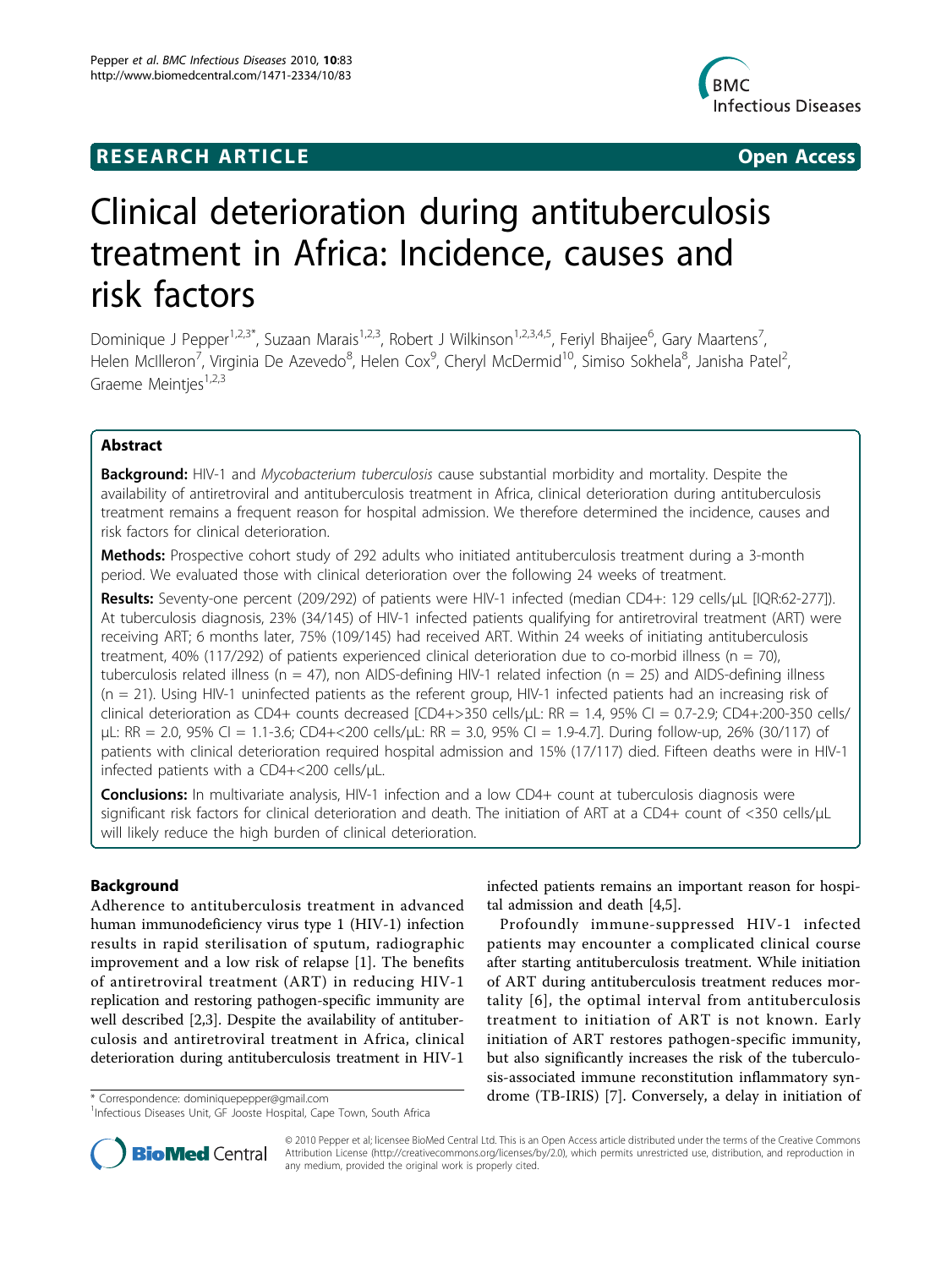ART may allow additional AIDS-defining illnesses to manifest. Other reasons for clinical deterioration during antituberculosis treatment include antimicrobial resistance, suboptimal antituberculosis drug concentrations, drug reactions, and other opportunistic illnesses [[8,9\]](#page-9-0).

The greatest burden of HIV-1 infection and tuberculosis occurs in resource-limited settings, such as South Africa, where health systems are overwhelmed and rapid diagnostic tools are not readily available. In 2006, 337,400 of 482,000 tuberculosis patients in South Africa were HIV-1 co-infected and 105,000 tuberculosis deaths were reported [[10](#page-9-0)]. The fatal consequences of HIV-1/ Mycobacterium tuberculosis co-infection are well described [[11](#page-9-0),[12](#page-9-0)]. However, the incidence of clinical deterioration during antituberculosis treatment amongst HIV-1 infected patients (compared to HIV-1 uninfected patients) is unknown. Determining the causes and risk factors for clinical deterioration during antituberculosis treatment may inform initiatives to reduce the burden on both tuberculosis and ART programmes.

In this study, we assessed patients at initiation of antituberculosis treatment and followed them for 24 weeks, in order to determine the incidence, causes and risk factors for clinical deterioration. We also discuss initiatives to reduce the high burden of clinical deterioration in resource-limited settings.

#### Methods

We conducted a prospective cohort study at Khayelitsha Site B tuberculosis clinic (Cape Town, South Africa) from 1 June 2008 through 15 February 2009. We assessed adult ( $\geq$  18 years age) patients diagnosed with tuberculosis at Khayelitsha Site B tuberculosis clinic from 1 June 2008 through 31 August 2008 (3-month assessment period). Informed consent was obtained from all enrolled patients. HIV-1 voluntary counselling and testing is offered to all patients diagnosed with tuberculosis at Site B Khayelitsha. Patients were followed for 24 weeks from initiation of antituberculosis treatment. Our study was nested within a tuberculosis drug susceptibility testing (DST) survey in which firstline DST (for isoniazid and rifampin) was routinely performed, regardless of HIV-1 status or previous tuberculosis. The Research Ethics Committee of the University of Cape Town approved this study (REC 178/2008).

## Study site and setting

Khayelitsha Site B tuberculosis clinic is a primary-level outpatient health care facility, which serves  $~100,000$ people within its high-density, low-income catchment area. Approximately 1,200 adult cases of tuberculosis are diagnosed per annum at Site B tuberculosis clinic. In 2006, the antenatal HIV-1 seroprevalence in this community was 33% (95%: 29.1 - 36.9%) [[13\]](#page-9-0). According

to national protocol, patients with a new diagnosis of tuberculosis receive 6 months of daily antituberculosis treatment (isoniazid, rifampin, pyrazinamide, and ethambutol for 2 months, followed by isoniazid and rifampin for 4 months) [[14\]](#page-9-0). The retreatment regimen is: isoniazid, rifampin, pyrazinamide, ethambutol, and streptomycin for 2 months, followed by isoniazid, rifampin, pyrazinamide, and ethambutol for 1 month, and then isoniazid, rifampin, and ethambutol for 5 months. Firstline ART in South Africa is stavudine, lamivudine, and either nevirapine or efavirenz. Efavirenz is preferred for patients who are receiving rifampin-based antituberculosis treatment. Patients with a CD4+ cell count <200 cells/μL and/or a history of a World Health Organization (WHO) stage 4 illness, other than extra-pulmonary tuberculosis, are eligible to commence ART [[15\]](#page-9-0); ART is typically commenced 2 months after initiation of antituberculosis treatment. If the CD4+ cell count is <50 cells/μL or a serious HIV-1-related illness is present, ART may be commenced 2 weeks after starting antituberculosis treatment [[15\]](#page-9-0). To date, >5,000 people have initiated ART at Khayelitsha Site B HIV clinic.

#### **Definitions**

"Tuberculosis patients" refers to patients diagnosed with tuberculosis and initiated on antituberculosis treatment. We defined microbiologically-confirmed tuberculosis as Mycobacterium tuberculosis cultured or acid-fast bacilli visualised in a biological specimen. Biological specimens included sputum, pleural fluid, urine, nodal aspirates, pericardial aspirates and cerebrospinal fluid. We defined microbiologically-unconfirmed tuberculosis according to the WHO case definitions for smear-negative and extrapulmonary tuberculosis [[16\]](#page-9-0). Biological specimens were obtained at tuberculosis diagnosis, at 8 and 20 weeks' follow-up and at clinical deterioration. First-line DST using the GenoType MTBDRplus assay [[17](#page-9-0)] was performed on biological specimens that were smear-positive for acid-fast bacilli and/or culture positive for Mycobacterium tuberculosis. We defined multidrug-resistant (MDR) tuberculosis as M. tuberculosis resistant to isoniazid and rifampin.

We defined clinical deterioration as symptomatic worsening or failure to stabilise within 24 weeks following initiation of antituberculosis treatment. We subdivided the causes of clinical deterioration into HIV-1 related illnesses and HIV-1 unrelated illnesses. HIV-1 related causes included AIDS defining illnesses (according to WHO stage 4 criteria [[18\]](#page-9-0)), and non AIDS-defining illnesses i.e. Non-AIDS defining HIV-1 related infections. HIV-1 unrelated illnesses included tuberculosis related illnesses, and illnesses unrelated to tuberculosis i.e. comorbid illnesses. Tuberculosis-related illnesses included MDR-TB, deterioration due to poor adherence,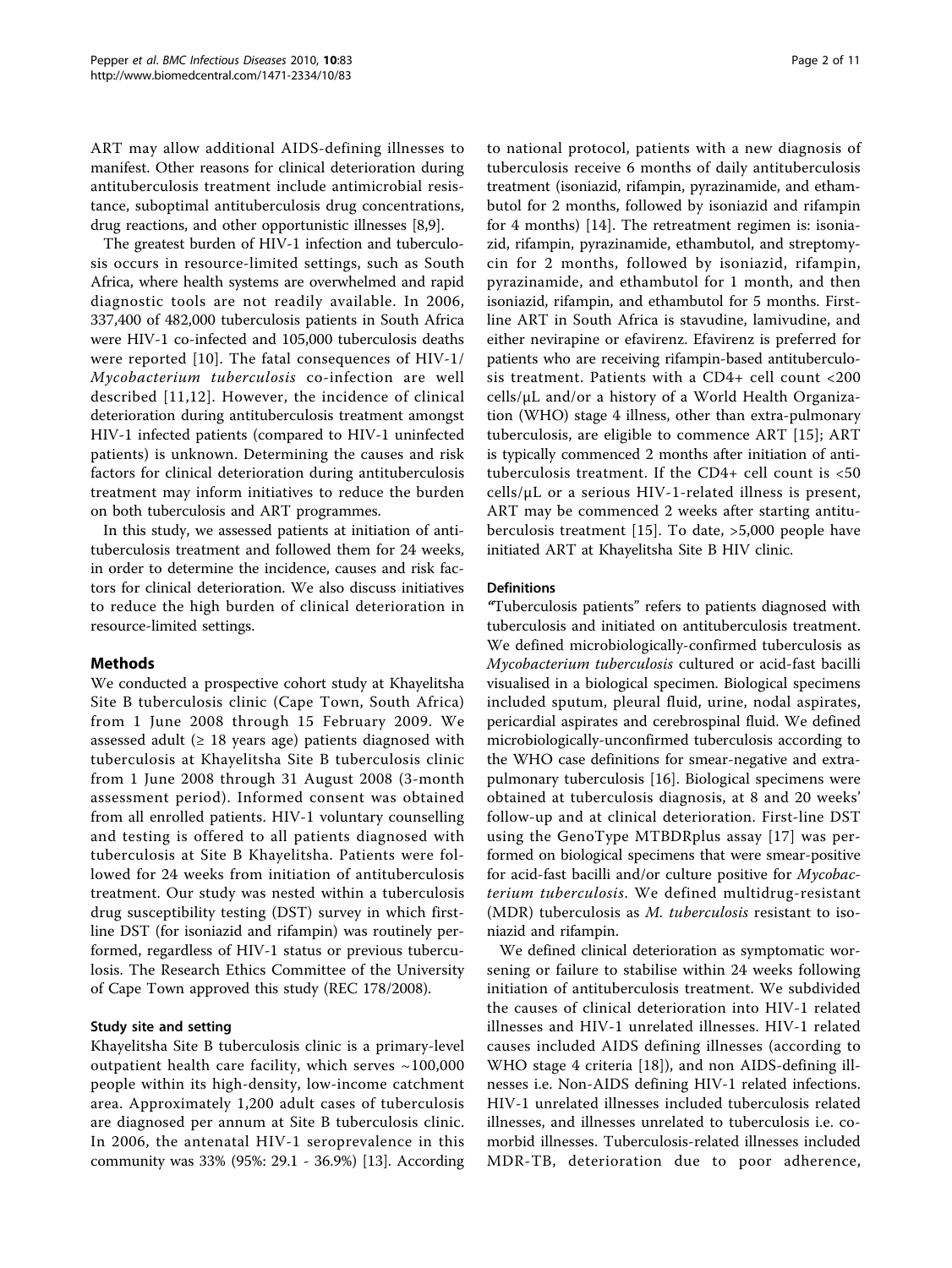paradoxical tuberculosis-associated immune reconstitution inflammatory syndrome (TB-IRIS) and paradoxical reactions. A co-morbid illness was an acute illness that occurred after tuberculosis diagnosis and was considered not to be directly attributable to HIV-1 or tuberculosis. A co-morbid illness also included an acute deterioration of a pre-existing condition. For example, we regarded diabetic ketoacidosis in a diabetic patient as a co-morbid illness.

We defined paradoxical TB-IRIS according to the consensus clinical case definition for resource-limited settings [[7\]](#page-9-0). We defined paradoxical reactions using an adaptation of this consensus clinical case definition of paradoxical TB-IRIS [[7](#page-9-0)]. Three criteria were required for a diagnosis of paradoxical reaction:

1. Diagnosis of tuberculosis (microbiologic confirmation or according to WHO criteria [\[16](#page-9-0)]) with initial response to antituberculosis treatment,

2. The recurrence/new onset of tuberculosis disease manifestations within 24 weeks of antituberculosis treatment, and

3. Exclusion of alternative explanations for clinical deterioration (such as antituberculosis drug resistance, poor adherence, drug toxicity or reaction, or an additional infection).

Paradoxical reactions were diagnosed in both HIV-1 infected and uninfected patients. HIV-1 infected patients receiving ART at clinical deterioration were diagnosed with paradoxical TB-IRIS rather than a paradoxical reaction according to our definitions.

We defined a patient as being lost to follow-up if we were unable to trace a patient 24 weeks after initiation of antituberculosis treatment. We used clinic and hospital medical notes, as well as the National Health Laboratories Service database to trace specimens and the Provincial Government of the Western Cape's electronic tuberculosis register to trace patients.

#### Assessment of patients with clinical deterioration

The study was discussed with physicians and nurses at the tuberculosis clinic prior to commencement of the study. Adult patients with clinical deterioration within 24 weeks of initiation of antituberculosis treatment were prospectively evaluated (regardless of severity of illness, eventual diagnosis, or inpatient or outpatient management) to determine the reason for clinical deterioration. Stable patients were assessed at Khayelitsha Site B tuberculosis clinic; patients requiring hospital admission or invasive outpatient procedures were assessed at GF Jooste Hospital (the clinic's referral hospital). At clinical deterioration, we routinely obtained biological specimens to investigate drug-resistant M. tuberculosis. Specimens were also cultured for bacterial organisms.

#### Data collection and analysis

Data collected included demographic information, tuberculosis specimen results, HIV-1 status, antiretroviral treatment, CD4+ cell count at tuberculosis diagnosis, diagnosis at clinical deterioration and outcome 24 weeks after initiation of antituberculosis treatment. Statistical analyses were performed using Stata 10.0 (Texas, USA). Wilcoxon rank-sum and Kruskall-Wallis tests were used for group comparisons, and Fisher's exact tests for proportion comparisons. Variables with the outcome of interest were entered into Cox proportional hazards models to assess the independent effects of covariates. We censored patients at clinical deterioration when performing Cox-proportional hazards model analysis and relative risk calculations. Significant variables were removed from the model to assess whether these effects remained. The assumptions of the Cox model were verified; non-informative censoring was performed and the tests for the proportional hazards assumption were not significant. We censored patients at loss to follow-up when determining the incidence rate of clinical deterioration (illnesses diagnosed per 100 months of follow-up). Individual patients could contribute more than one event in the calculation of the incidence rate.

### Results

During the 3-month assessment period (figure [1](#page-3-0)), 305 adults ( $\geq$  18 years age) initiated antituberculosis treatment, 7 of whom had untraceable clinical records and 6 of whom declined HIV-1 testing. We restricted our data analysis to the 292 (96%) patients whose HIV-1 status and clinic records were available. In 209 HIV-1 infected and 83 HIV-1 uninfected patients, loss to follow-up (46 [22%] of 209 vs. 29 [35%] of 83, p-value = 0.026) and mortality  $(16 \, 8\%)$  of 209 vs. 1 [1%] of 83, p-value = 0.048) differed significantly at 24 weeks.

At initial tuberculosis diagnosis (table [1\)](#page-4-0), HIV-1 infected patients were more likely than HIV-1 uninfected patients to be female, be of younger age, have extra-pulmonary tuberculosis and be diagnosed with tuberculosis at the referral hospital. HIV-1 uninfected patients were more likely than HIV-1 infected patients to have microbiologic confirmation of tuberculosis at initial tuberculosis diagnosis and during the 24 weeks of follow-up.

Prior to tuberculosis diagnosis, 34 (23%) of 145 HIV-1 infected patients who qualified for ART under national guidelines were receiving ART. Six months later, 109 (75%) of 145 patients had received ART.

## Causes of Clinical Deterioration and Hospital Admission

During the 24 weeks of follow-up, 117 (40%, 95% CI: 35-46%) of 292 tuberculosis patients experienced clinical deterioration, of whom 101 were HIV-1 infected and 16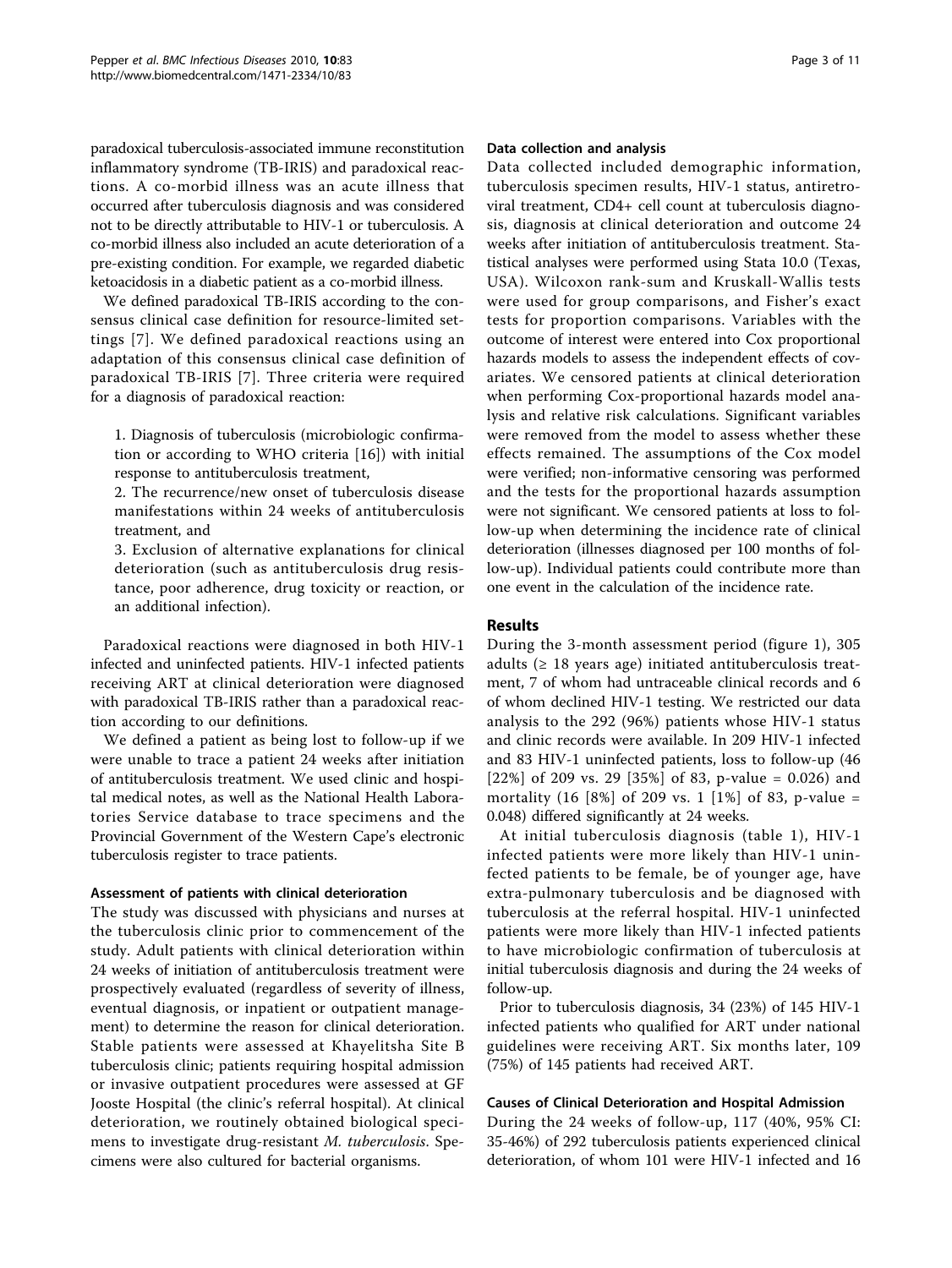<span id="page-3-0"></span>

were HIV-1 uninfected. Causes of clinical deterioration (table [2\)](#page-5-0) included: co-morbid illnesses (70 patients), tuberculosis-related illnesses (47 patients), non AIDSdefining HIV-1 related infections (25 patients) and AIDS-defining illnesses (21 patients). Peripheral neuropathy, enteric illness and deep venous thrombosis were frequent co-morbid illnesses. TB-IRIS and paradoxical reactions were frequent tuberculosis-related illnesses. Oesophageal candida, Pneumocystis jirovecii pneumonia and cryptococcal meningitis were frequent AIDS-defining illnesses. Of 117 patients who experienced deterioration, 30 (26%) required hospital admission [27 (27%) of 101 HIV infected and 3 (19%) of 16 HIV-1 uninfected patients (p-value = 0.756)]. Causes of inpatient hospital admission were paradoxical reaction or TB-IRIS (9 patients), new AIDS-defining illness (8 patients), deep venous thrombosis (6 patients), MDR-TB (2 patients), cardiomyopathy (1 patient), pneumothorax (1 patient), symptomatic deterioration

due to poor adherence with antituberculosis treatment (1 patient), hyperglycaemic emergency (1 patient) and seizure disorder (1 patient).

#### Risk Factors for Clinical Deterioration

In the 292 tuberculosis patients, 4 factors were significantly associated with clinical deterioration in univariate analysis: HIV-1 infection, diagnosis of tuberculosis at the referral hospital, evidence of extra-pulmonary tuberculosis, and absence of a DST result at tuberculosis diagnosis. Only HIV-1 infection (figure [2a](#page-6-0)) remained significant in multivariate analysis (adjusted hazard ratio  $[aHR] = 2.0, 95\% \text{ CI} = 1.1 - 3.6$ .

In subsequent analysis (figures not shown), we assessed whether the probability of clinical deterioration from non-HIV-1 related causes was associated with HIV-1 infection. In univariate analysis, we found a significant association between HIV-1 infection and non-HIV-1 related causes for deterioration (RR = 1.3, 95%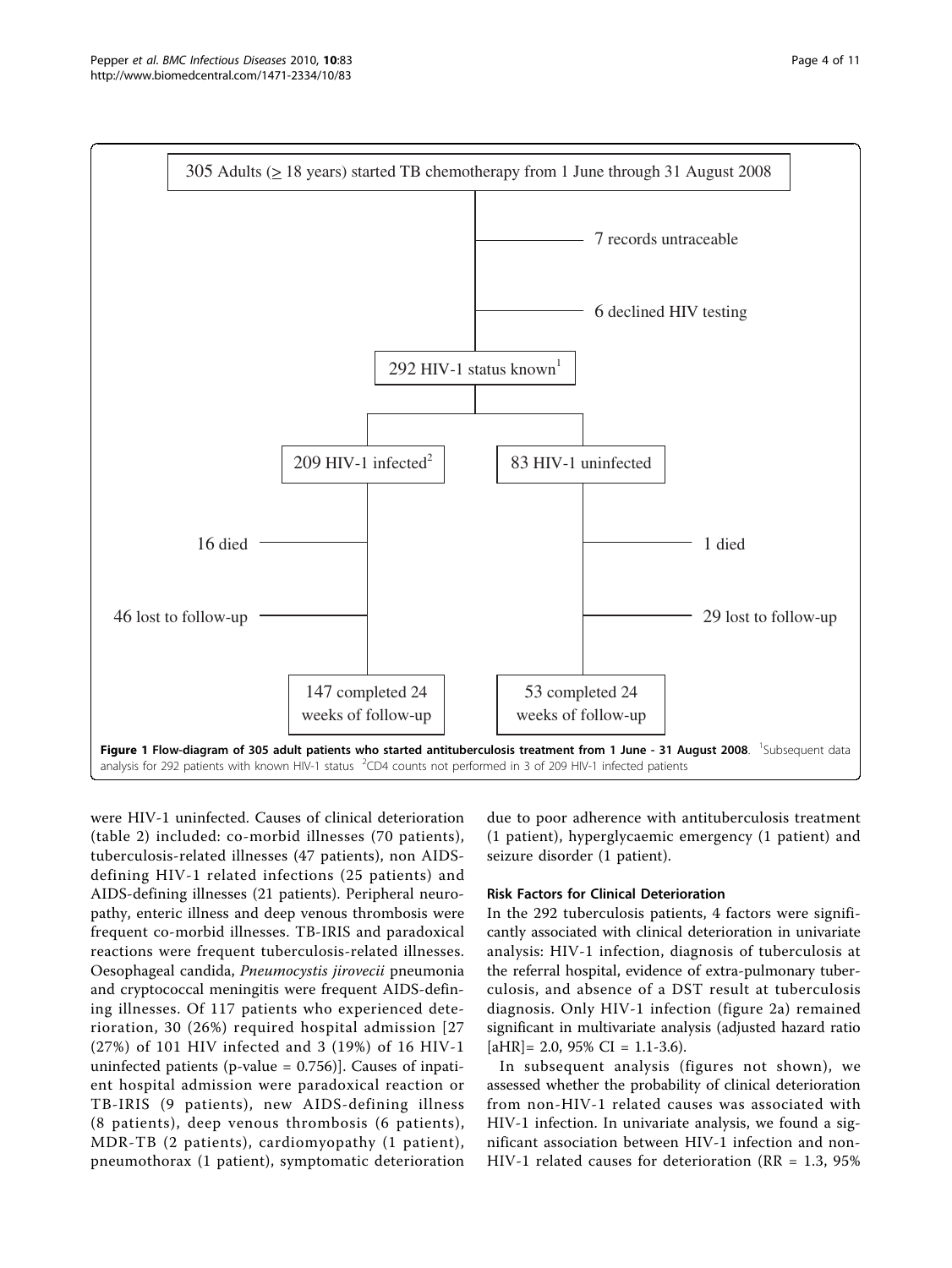|                                                                                                              | HIV-1 infected<br>$(n = 209)$ | HIV-1 uninfected<br>$(n = 83)$ | p-value |
|--------------------------------------------------------------------------------------------------------------|-------------------------------|--------------------------------|---------|
| Female, n (%)                                                                                                | 112 (54)                      | 25(30)                         | < 0.001 |
| Age in years, median (IQR)                                                                                   | 35 (30-41)                    | 38 (29-49)                     | 0.035   |
| CD4 count at TB diagnosis, n (%):                                                                            |                               |                                |         |
| $>$ 350 cells/mm <sup>3</sup>                                                                                | 36 (17)                       |                                |         |
| 200 - 350 cells/mm <sup>3</sup>                                                                              | 37 (18)                       |                                |         |
| $< 200$ cells/mm <sup>3</sup>                                                                                | 133 (64)                      |                                |         |
| Not performed                                                                                                | 3(1)                          |                                |         |
| Previous TB, n (%)                                                                                           | 71 (34)                       | 19(23)                         | 0.070   |
| TB diagnosed at referral hospital, n (%):                                                                    | 79 (38)                       | 13(16)                         | < 0.001 |
| Microbiologic confirmation at TB diagnosis <sup>'</sup> , n (%)                                              | 123 (59)                      | 68 (82)                        | < 0.001 |
| Drug susceptibilities known at TB diagnosis <sup>1</sup> , n (%)                                             | 67 (32)                       | < 0.001<br>49 (59)             |         |
| Culture sent at TB diagnosis, n (%)                                                                          | 169 (81)                      | 68 (82)                        |         |
| Extra-pulmonary TB, n (%):                                                                                   | 82 (39)                       | 14(17)                         | < 0.001 |
| Weight at TB diagnosis in kg, median (IQR)                                                                   | 54 (49-62)                    | 54 (49-64)                     | 0.644   |
| Microbiologic confirmation at TB diagnosis and during 24 weeks of follow-up <sup>2</sup> , n (%)             | 153 (73)                      | 70 (84)                        | 0.048   |
| Drug susceptibilities known at TB diagnosis and during 24 weeks of follow-up <sup>2</sup> , n $\frac{96}{9}$ | 117 (56)                      | 57 (69)                        | 0.296   |
| Culture sent at TB diagnosis and/or during 24 weeks of follow-up, n (%)                                      | 190 (91)                      | 76 (92)                        | 1.000   |

#### <span id="page-4-0"></span>Table 1 Baseline characteristics and microbiologic confirmation of tuberculosis in 209 HIV-1 infected and 83 HIV-1 uninfected patients receiving antituberculosis treatment

Key:

<sup>1</sup> within 14 days of TB diagnosis. No TB specimens sent in 12 HIV-1 infected patients and 3 HIV-1 uninfected patients at TB diagnosis.

<sup>2</sup>no TB specimens sent in 2 HIV-1 infected patients.

 $TB =$  tuberculosis, IQR = inter-quartile range, OR = odds-ratio, 95% CI = 95% confidence interval.

CI: 1.07 - 1.50). However, in the Cox proportional hazards model, using the same variables as figure [2a](#page-6-0), this significant association was not confirmed ( $HR = 1.5$ , 95% CI: 0.81-2.64). This analysis suggests that HIV-1 infection is a significant variable for clinical deterioration because of HIV-1 related illnesses (either AIDS- or non AIDS-defining illnesses).

In the 209 HIV-1 infected tuberculosis patients, 3 factors were significantly associated with clinical deterioration in univariate analysis: a lower CD4+ count, diagnosis of tuberculosis at the referral hospital, and antiretroviral treatment received during antituberculosis treatment. Only a lower CD4+ stratum at tuberculosis diagnosis (figure [2b](#page-6-0)) remained significant in multivariate analysis (aHR =  $1.5$ , 95% CI =  $1.1$ -2.2).

In subsequent analysis (figures not shown), we assessed whether the probability of clinical deterioration from non-HIV-1 related causes was associated with decreasing CD4+ counts. We did not find a significant association between decreasing CD4+ count strata and non-HIV-1 related causes in both the univariate analysis  $(P = 0.189)$  and the Cox proportional hazards model (HR = 1.3, 95%CI: 0.88 - 1.97). This analysis suggests that decreasing CD4+ counts are a significant risk factor for clinical deterioration because of their association with HIV-1 related illnesses (either AIDS- or non AIDSdefining illnesses).

## Relative Risk and Incidence Rate of Clinical Deterioration

HIV-1 infection and a low CD4+ count were the only significant risk factors for clinical deterioration in multivariate analysis. We therefore determined the relative risk and incidence rate of clinical deterioration according to HIV-1 status and CD4+ stratum. HIV-1 infected patients were more likely than HIV-1 uninfected patients to experience clinical deterioration (RR = 2.6, 95%CI: 1.6-4.0). Using HIV-1 uninfected patients as the referent group, the relative risk (RR) of clinical deterioration increased as the CD4+ counts in HIV-1 infected patients decreased (CD4+ >350 cells/ $\mu$ L: RR = 1.4, 95% CI = 0.7-2.9; CD4+200-350 cells/ $\mu$ L: RR = 2.0, 95% CI = 1.1-3.6; CD4+ <200 cells/μL: RR = 3.0, 95%  $CI = 1.9-4.7$ . The incidence rate  $(IR)$  of clinical deterioration (illnesses diagnosed per 100 months of followup) also increased as the CD4+ counts decreased. Incidence rates differed significantly between HIV-1 uninfected patients (IR = 5.1, 95% CI = 3.1-7.5) and HIV-1 infected patients with a CD4+ count of 200-350 cells/μL  $(IR = 12.3, 95\% \text{ CI} = 8.2-17.0)$ . Similarly, incidence rates differed significantly between HIV-1 infected patients with a CD4+ count of 200-350 cells/ $\mu$ L and HIV-1 infected patients with a CD4+ count < 200 cells/ $\mu$ L (IR = 20.7, 95% CI 17.8-23.9).

Figure [3](#page-7-0) is a Lowess plot showing the proportion of patients who experienced clinical deterioration during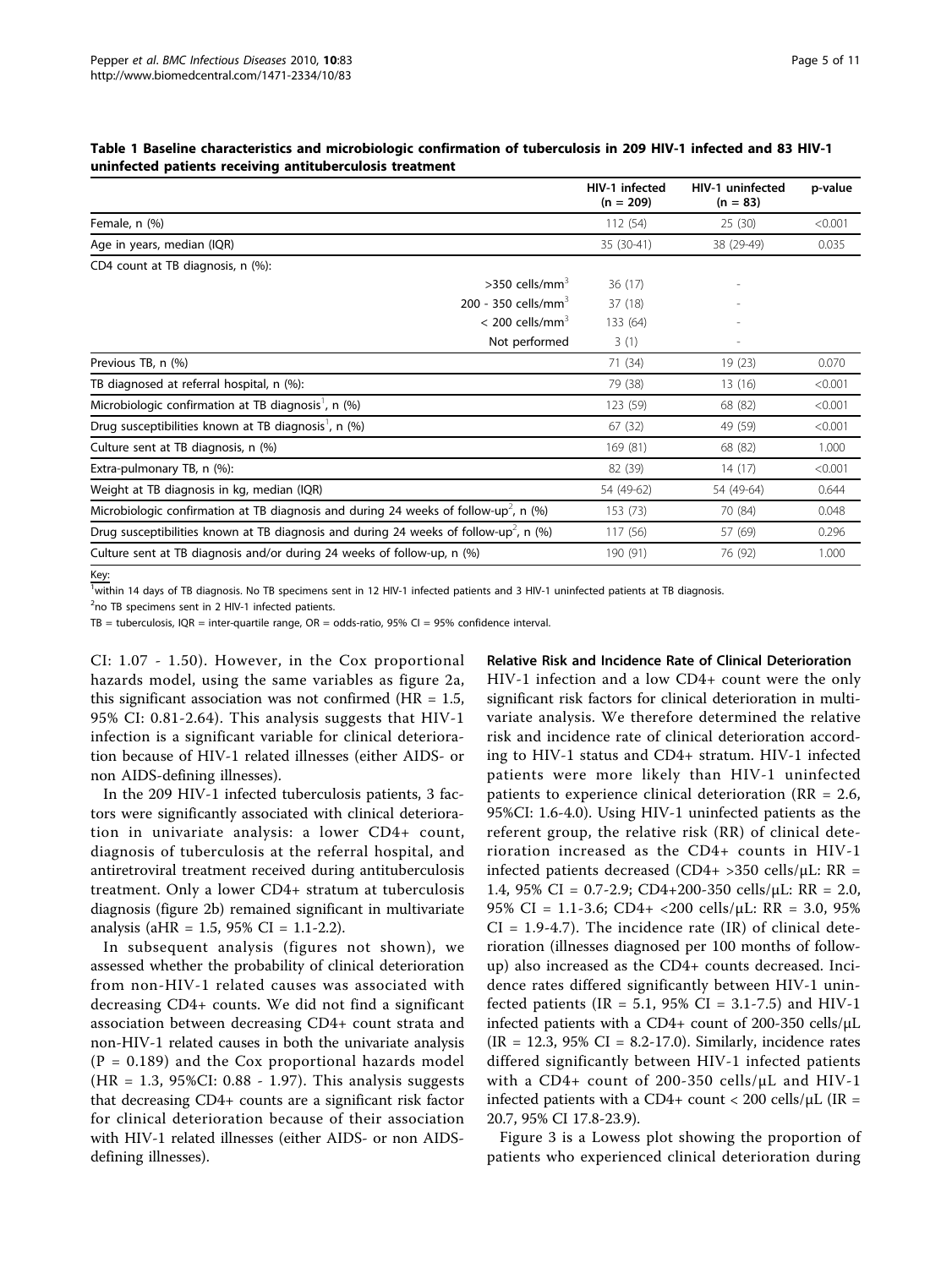<span id="page-5-0"></span>

| Table 2 Illnesses (n = 199) in 101 HIV-1 infected and 16 HIV-1 uninfected patients who experienced clinical |  |
|-------------------------------------------------------------------------------------------------------------|--|
| deterioration during 24 weeks of antituberculosis treatment                                                 |  |

|                                                                   | HIV-1 infected       | HIV-1 uninfected |
|-------------------------------------------------------------------|----------------------|------------------|
| number of illnesses = $n$ , (total number of patients = $pnts$ )  | 180 (101)            | 19 (16)          |
| 1. Tuberculosis related illnesses, n (pnts)                       | 49 (43)              | 5(5)             |
| TB-IRIS                                                           | 22                   |                  |
| Paradoxical reaction                                              | 17                   |                  |
| MDR-TB <sup>1</sup>                                               | 4                    |                  |
| Deterioration due to poor adherence                               | 5                    |                  |
| Low rifampin concentration in comparison to the recommended range |                      |                  |
| 2. AIDS-defining illnesses, n (pnts)                              | 29(21)               |                  |
| Oesophageal candida                                               |                      |                  |
| Pneumocystis jiroveci pneumonia <sup>2</sup>                      |                      |                  |
| Cryptococcal meningitis                                           |                      |                  |
| Cytomegalovirus retinitis                                         | 3                    |                  |
| Other $3$                                                         | 6                    |                  |
| 3. Non-AIDS defining HIV-1 related infections, n (pnts)           | 27(25)               |                  |
| Superficial herpes infection <sup>4</sup>                         | 9                    |                  |
| Bacterial infection <sup>5</sup>                                  | 9                    |                  |
| Fungal (oral/vaginal/superficial) infection                       | 9                    |                  |
| 4. Co-morbid illnesses, n (pnts)                                  | 76 (59) <sup>6</sup> | 14 $(11)^7$      |

Key:

 $TB =$  tuberculosis;  $TB$ -IRIS =  $TB$ -associated immune reconstitution inflammatory syndrome

<sup>1</sup>MDR-TB: Mycobacterium tuberculosis resistant to rifampin and isoniazid

2 All 5 patients diagnosed with Pneumocystis jirovecii pneumonia received trimethoprim sulfamethoxazole chemoprophylaxis (160/800 mg daily).

3 Other = HIV-1 associated nephropathy (2), HIV-1 associated encephalopathy (2), Disseminated Kaposi's sarcoma (2)

4 5 patients diagnosed with herpes simplex, 4 patients diagnosed with herpes zoster (all < 1 month duration)

5Urinary tract infection (3) - *E. coli, Klebsiella sp.*, enterococcus; Pelvic inflammatory disease (3); H. influenza pneumonia (1); otitis media (1); carbuncle (1) 6 76 illnesses diagnosed in 59 patients:

CD4 > 350 cells/mm<sup>3</sup> = 7 illnesses diagnosed in 7 patients: deep venous thrombosis (2); sacroiliitis (1); acute asthmatic attack (1); cardiomyopathy (1); severe epistaxis (1); supra-condylar fracture (1),

CD4200 - 350 cells/mm<sup>3</sup> = 12 illnesses diagnosed in 7 patients: enteric illness with no pathogen isolated (4); hyperglycaemic emergency (2); seizures, cause not determined (2); acute asthmatic attack (1); efavirenz side-effect (1); deep venous thrombosis (1); haemorrhoids/fistula-in-ano (1),

CD4 < 200 cells/mm<sup>3</sup> = 56 illnesses in 44 patients: peripheral neuropathy (12); enteric illness with no pathogen isolated (8); deep venous thrombosis (7); dermatitis (4); cerebrovascular accident (3); scabies (3); minor traumatic injury (3); pneumothorax (2); pancreatitis (1); cardiomyopathy (1); miscarriage (1); cryptococcal IRIS (immune reconstitution inflammatory syndrome) adenitis (1); drug induced hepatitis (1); cause not determined but patient subsequently improved (9).

<sup>7</sup>14 illnesses diagnosed in 11 patients: Drug side effect (3) - hydrochlorothiazide (1), pyrazinamide (1), kanamycin (1); hyperglycaemic emergency (2); post-TB bronchiectasis (1); peripheral neuropathy (1); pulmonary silicosis (1); miscarriage (1); cause not determined but patient subsequently improved (5)

the 24 weeks of antituberculosis treatment. The initial peak at 6 weeks in HIV-1 uninfected patients corresponds with tuberculosis-related illnesses (mostly paradoxical reactions) and the baseline fluctuations represent co-morbid illnesses. The curve for HIV-1 infected patients with a CD4+ count  $>$  350 cells/ $\mu$ L is similar to that of HIV-1 uninfected patients, despite an earlier peak for paradoxical reactions. The proportion of HIV-1 infected patients with a CD4+ count of 200-350 cells/μL who experienced clinical deterioration substantially increased after 10 weeks of follow-up. Furthermore, a substantially higher proportion of HIV-1 infected patients with a CD4+ count <200 cells/μL experienced clinical deterioration compared to other CD4+ strata.

#### **Mortality**

Fifteen of 17 deaths occurred in HIV-1 infected patients with a CD4+ count < 200 cells/ $\mu$ L. The median interval from antituberculosis treatment to death was 98 days  $( IQR = 59 - 128)$ . Eight of 17 deaths occurred between 10 and 20 weeks of follow-up. Diagnoses at time of death included: AIDS-defining illnesses (5), poor adherence with antituberculosis treatment (4), paradoxical neurologic TB-IRIS (3), enteric illness (2), MDR-TB (1), pulmonary embolus (1) and tension pneumothorax (1).

#### Loss to follow-up

Within 24 weeks of commencing antituberculosis treatment, 75 patients were lost to follow-up. The median interval from antituberculosis treatment to loss to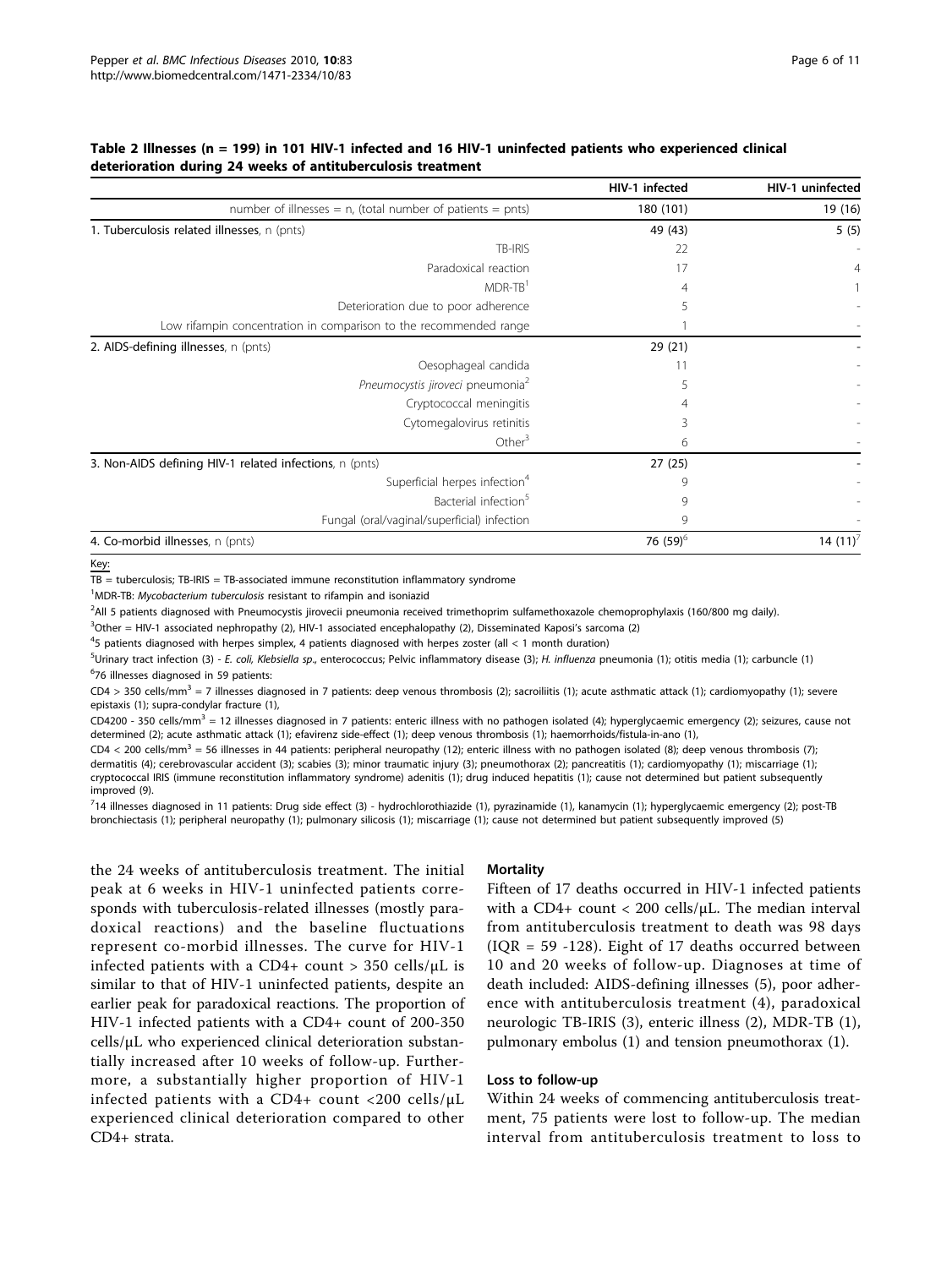<span id="page-6-0"></span>

follow-up was 82 days ( $IQR = 48 -125$ ). The CD4+ counts of 46 HIV-1 infected patients who were lost to follow-up (median 150 cells/ $\mu$ L, IQR = 67-347) did not differ significantly ( $P = 0.362$ ) from the CD4+ counts of 147 HIV-1 infected patients who were not lost to follow-up was (median 144 cells/ $\mu$ L, IQR = 66-272).

## **Discussion**

Khayelitsha Site B TB clinic illustrates the successful integration of public HIV-TB health-care services in South Africa. These services include voluntary counselling and testing of HIV status in >95% of TB patients, drug susceptibility testing on almost all bacteriologic specimens, trimethoprim-sulfamethoxazole chemoprophylaxis in >85% of HIV-1 infected patients, and aggressive ART initiation in HIV-1 infected patients according to national guidelines. Despite these measures, clinical deterioration remains an important clinical entity. During the 24 weeks of follow up, 40% of patients experienced clinical deterioration. In multivariate analyses, significant risk factors for clinical deterioration were HIV-1 infection and a low CD4+ count at tuberculosis diagnosis. Currently, HIV-infected patients present to health care services when they are already profoundly immune-suppressed. This results in a high burden of

tuberculosis, which is accompanied by multiple complications during antituberculosis treatment.

A distinct pattern of clinical deterioration emerged during the 24 weeks of follow-up (Figure [3\)](#page-7-0). After 10 weeks of follow-up, we observed a rise in the proportion of patients with a CD4+ count of 200-350 cells/μL who experienced clinical deterioration. Few of these patients had initiated ART (according to national protocol [\[15\]](#page-9-0)). Further studies are needed to determine whether ART initiated soon after tuberculosis diagnosis in this subgroup could reduce the incidence of clinical deterioration. A triple wave of illnesses occurred in profoundly immune-suppressed HIV-1 infected patients (CD4+ count  $<$  200 cells/ $\mu$ L). The first wave (0-4 weeks) comprised co-morbid illnesses and AIDS-defining illnesses (data not presented). This highlights the profound immune-suppression at tuberculosis diagnosis and the rapid occurrence of AIDS-defining illnesses soon thereafter. The second wave represented comorbid illnesses, tuberculosis-related illnesses and non AIDS-defining HIV-1 related infections, while the third wave included tuberculosis-related and co-morbid illnesses. This demonstrates that immune restoration during antituberculosis treatment and ART is not without complications [\[7](#page-9-0)]. The substantial occurrence of co-morbid illnesses throughout the 24 weeks of follow-up was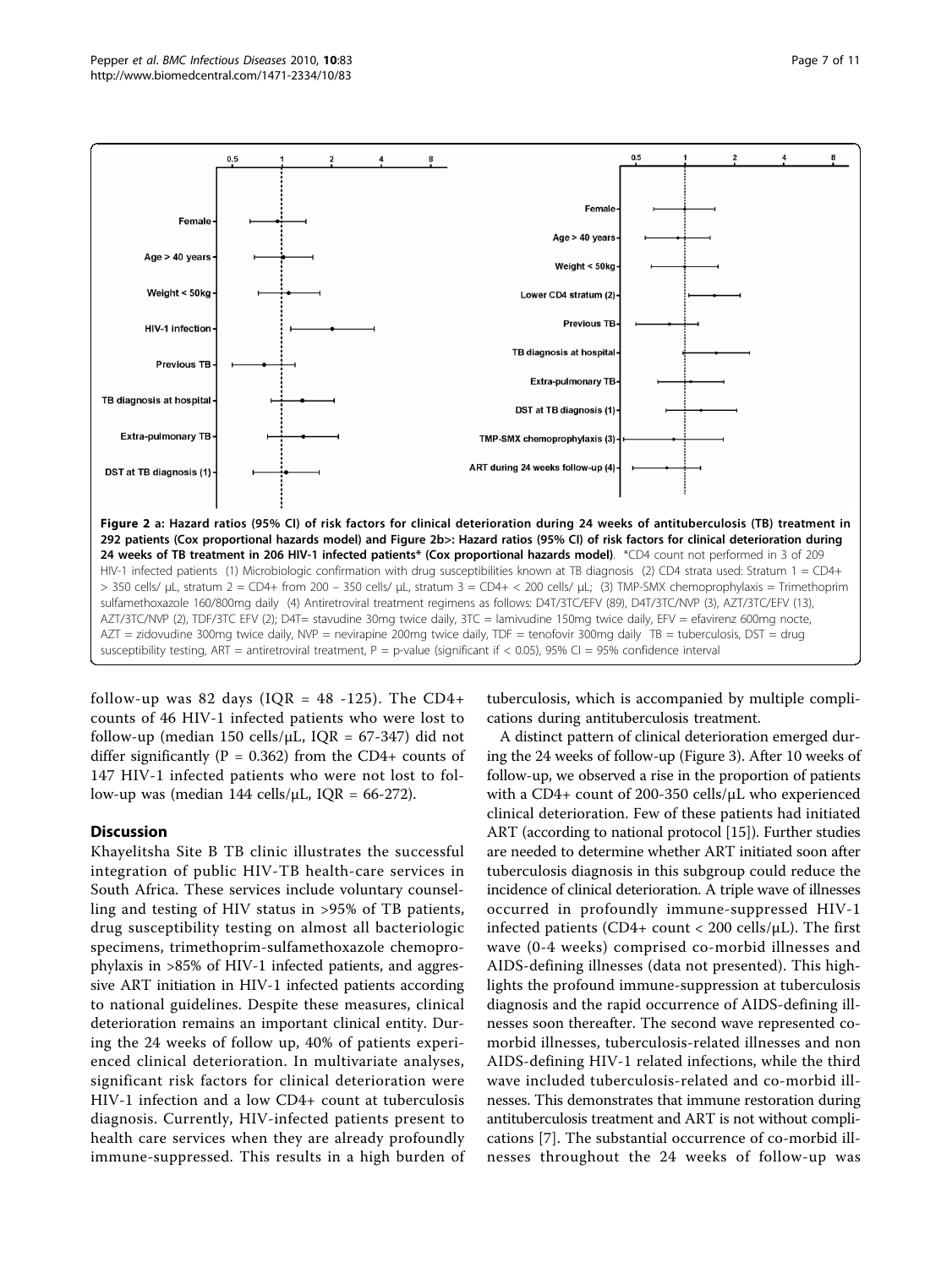<span id="page-7-0"></span>

unexpected. Hepatic, renal and cardiovascular related morbidity and mortality are well described in HIV-infected patients [[19](#page-9-0)]. Similarly, co-morbid illnesses causing death in HIV-1 uninfected tuberculosis patients have also been reported [[20](#page-9-0)]. However, the magnitude of co-morbid illnesses in HIV-1 infected patients receiving antituberculosis treatment has not previously been reported. The plethora of illnesses and the 15 deaths (related to AIDS-defining illnesses, poor adherence, and neurologic TB-IRIS) suggest that the management of tuberculosis in profoundly immune-suppressed HIV-1 infected patients is complicated.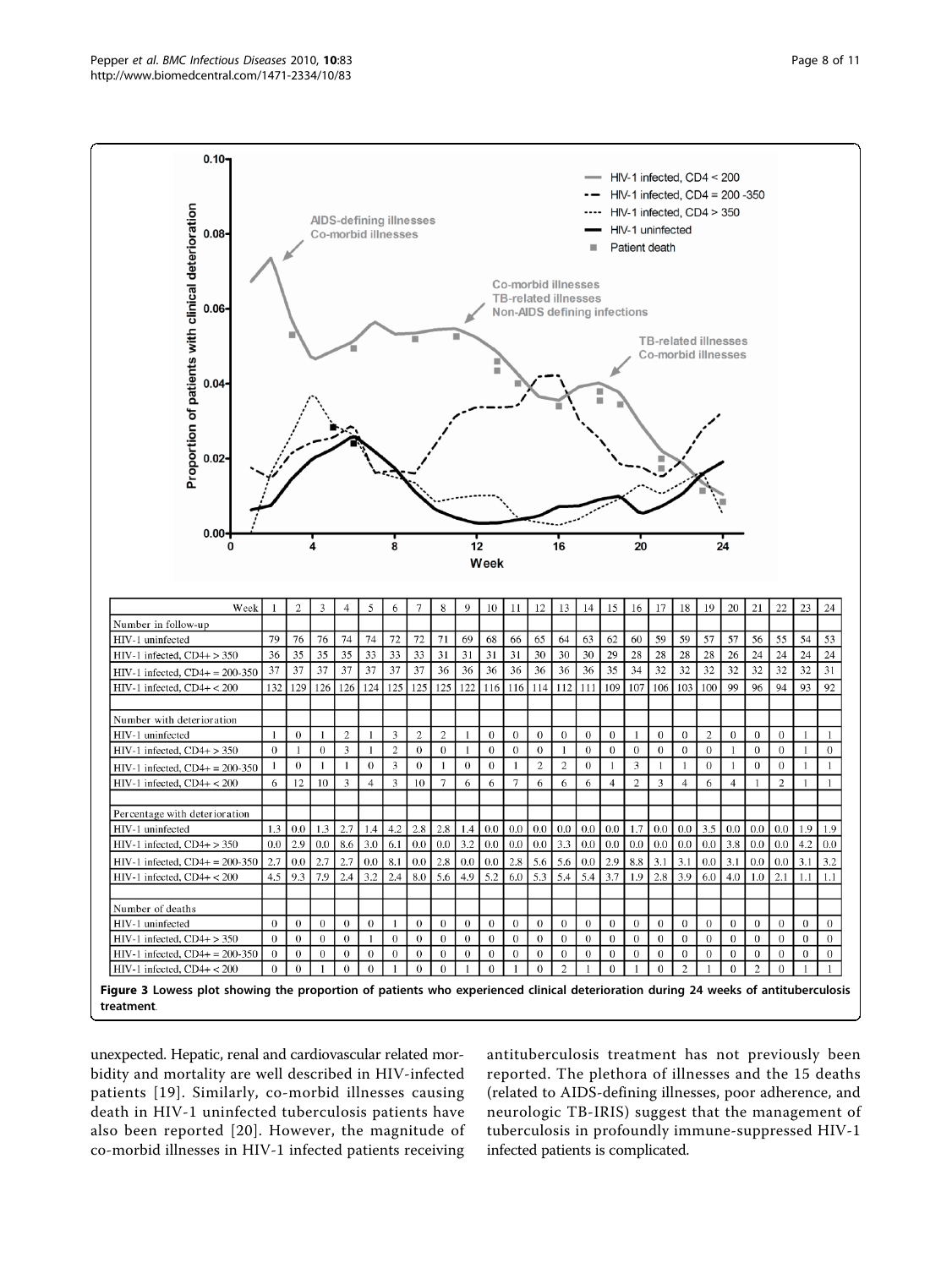Preventing the transmission of HIV-1 and preserving pathogen-specific immunity in those already infected with HIV-1 (by initiating ART at higher CD4+ counts) will likely reduce the incidence of tuberculosis. The potential benefits include fewer deaths and less difficulty in managing complex drug interactions related to rifampin. However, the massive scale-up of ART to treat patients at higher CD4+ counts would require considerable financial and medical resources. In South Africa, less than 50% of patients who quality for ART under current South African guidelines receive ART[\[15\]](#page-9-0). Due to the observational nature of our study, we were unable to compare the incidence of clinical deterioration after ART initiation in two groups of tuberculosis patients: those with a CD4+ count of 200-350 cells/μL and those with a CD4+ count < 200 cells/ $\mu$ L. Only patients in the latter group were eligible for ART according to South African guidelines [\[15\]](#page-9-0).

Fewer deaths than anticipated occurred during the first 8 weeks [\[5\]](#page-9-0); many deaths (8 of 17) occurred from weeks 10 to 20 of follow-up. It is possible that patients with severe tuberculosis may have died in the referral hospital, precluding enrolment in our study. Patients requiring hospital admission for fatal AIDS-defining illnesses at tuberculosis diagnosis would similarly have not been enrolled. Ninety-two (32%) of 292 patients were diagnosed with tuberculosis at hospital, suggesting that tuberculosis disease at tuberculosis diagnosis was severe.

Bacterial pneumonia is an important cause of hospitalisation and death in HIV-1 infected patients with [[21](#page-9-0)], or without [[22\]](#page-10-0) a diagnosis of tuberculosis. In our clinic-based cohort, only one patient with pneumonia cultured a bacterial organism (Haemophilus influenzae). We attribute this finding to the combined antibacterial properties of rifampin and trimethoprim-sulfamethoxazole (TMP-SMX) [[23](#page-10-0)]. Most HIV-1 infected patients (86%) in our study received TMP-SMX chemoprophylaxis (160/800 mg daily).

We diagnosed symptomatic drug-induced hepatitis in one patient. Drug-induced hepatitis, defined as a 5-fold rise in liver enzymes (AST or ALT), is reported in 2- 28% of patients receiving antituberculosis treatment [[24](#page-10-0)] and 6% of HIV-1 infected patients receiving both antituberculosis and antiretroviral treatment [[25](#page-10-0)]. In our study, liver function tests were not performed in asymptomatic patients receiving antituberculosis treatment or efavirenz-based ART, according to routine practice. Liver function tests were performed when patients experienced clinical deterioration.

During the course of our study, DST was performed at tuberculosis diagnosis, at 8 and 20 weeks of follow-up and at clinical deterioration. This differs from routine practice in South Africa where only certain patients (such as those receiving retreatment for tuberculosis and those who do not respond to antituberculosis treatment) [\[14](#page-9-0)] receive DST due to resource constraints. The ability to perform DST in all patients in our study, regardless of previous tuberculosis, likely expedited diagnosis and appropriate management of MDR-TB, especially where the differential diagnoses included MDR-TB and TB-IRIS.

Our study has some limitations. Our definition of clinical deterioration (symptomatic worsening or failure to stabilise within 24 weeks after initiation of antituberculosis treatment) did not include episodes of clinical deterioration that occurred after 24 weeks of follow-up. Twenty-four weeks of follow-up is a short period of observation. It is possible that the causes for deterioration could differ after 24 weeks of follow-up. The relatively low number of patients diagnosed with MDR-TB during follow-up ( $n = 5$ ) may underestimate the incidence of MDR-TB presenting after 24 weeks. It is noteworthy that 6 patients were diagnosed with MDR-TB during the 24 weeks of follow-up without fulfilling our definition of clinical deterioration. We have previously described the phenomenon of initial clinical improvement with rifampin-resistant M. tuberculosis despite receiving standard antituberculosis treatment [[26\]](#page-10-0). At diagnosis of MDR-TB in these 6 patients, we appropriately intensified their antituberculosis treatment and no subsequent clinical deterioration occurred. We also excluded isolated radiological worsening from our case definition of clinical deterioration. Thus, our finding of clinical deterioration in 40% of patients may be an underestimate. Also, in 14 episodes the cause of deterioration could not be identified. Our study did not evaluate the proportion of patients whose HIV-1 status was known prior to tuberculosis diagnosis. In addition, we included patients initially assessed at the tuberculosis clinic, who subsequently presented to the hospital, and then deteriorated and died during their first hospital admission. Patients who presented to the hospital with fatal tuberculosis may not have been included in the study. A substantial proportion of patients were lost to follow-up (75 of 292 patients); reasons for this require further work. Loss to follow-up did not relate to the degree of immunosuppression of patients: In HIV-1 infected patients, the CD4+ counts of patients who were lost to follow-up were similar to the CD4+ counts of patients who were not lost to follow-up. Finally, this study was conducted at a tuberculosis clinic and a referral hospital that serve a large population with a high incidence of HIV-1-associated tuberculosis; thus, our findings may not be generalisable to other settings.

#### Conclusions

The two pandemics of HIV-1 and tuberculosis are inextricably intertwined in Africa. Reducing the extraordinary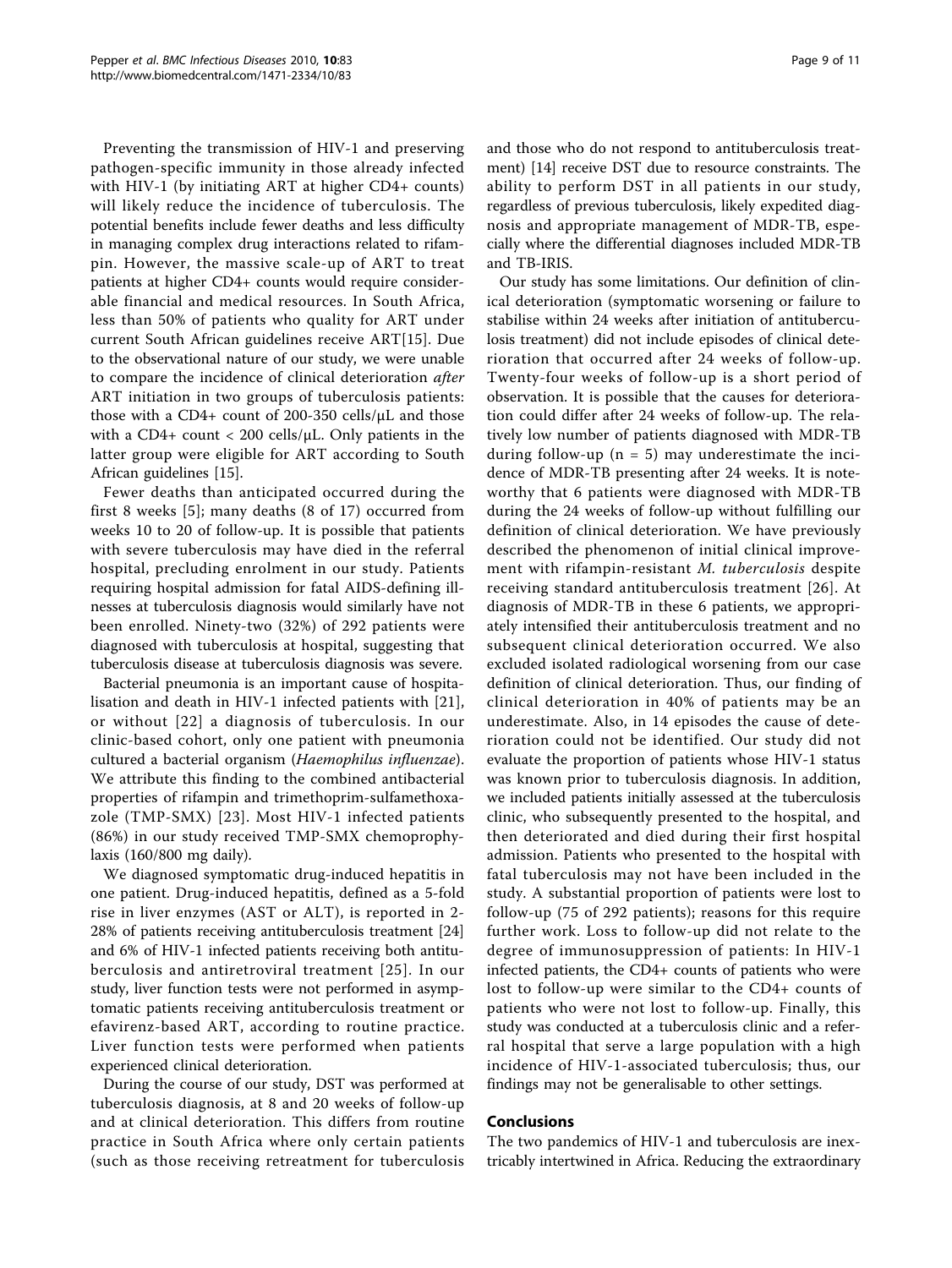<span id="page-9-0"></span>burden of tuberculosis and clinical deterioration during antituberculosis treatment is a priority for resource-limited settings. Future prospective studies are required to determine (1) the optimal interval from antituberculosis treatment to ART initiation in profoundly immune-suppressed HIV-1 infected patients, and (2) whether ART initiation during antituberculosis treatment at higher CD4+ counts reduces the burden of clinical deterioration.

## Disclaimer

The contents of this article are the responsibility of the authors and do not necessarily reflect the views of the US Agency for International Development or the US government.

#### Acknowledgements

We thank the patients and dedicated staff who participated in the study. We especially thank Ms Monica Magwayi, the study counsellor, for care provided to patients during the study.

Financial support. The Perinatal HIV Research Unit, the US Agency for International Development, and the President's Emergency Plan for AIDS Relief (to D.J.P. and S.M.); and Wellcome Trust (fellowships to R.J.W. and G. Meintjes, WT 081667, 084323 and 088316). The data analysis was supported by a Fogarty International Center South Africa TB/AIDS Training Award (NIH/FIC 1U2RTW007373-01A1, 1U2RTW007370).

#### Author details

<sup>1</sup>Infectious Diseases Unit, GF Jooste Hospital, Cape Town, South Africa. <sup>2</sup>Institute of Infectious Diseases and Molecular Medicine, University of Cape Town, South Africa. <sup>3</sup>Department of Medicine, University of Cape Town, South Africa. <sup>4</sup> Division of Medicine, Imperial College of London, London, UK.<br><sup>5</sup>MBC National Institute for Medical Besearch, Mill Hill London, NW7 144 LIK <sup>5</sup>MRC National Institute for Medical Research, Mill Hill, London, NW7 1AA, UK. <sup>6</sup>Groote Schuur Hospital, Cape Town, South Africa. <sup>7</sup>Division of Clinical Pharmacology, Department of Medicine, University of Cape Town, South Africa. <sup>8</sup>Khayelitsha Site B Tuberculosis Clinic, City Health, Cape Town, South Africa. <sup>9</sup>Macfarlane Burnet Institute for Medical Research and Public Health, Australia. 10MedecinsSans Frontieres, Cape Town, South Africa.

#### Authors' contributions

DJP, RJW and G. Meintjes were responsible for study conception. DJP, SM, RJW, G. Maartens, HM, VDA, HC, CM, and G. Meintjes were responsible for study design. DJP, SM, SS, JP, G. Meintjes were responsible for data acquisition, DJP, SM, RJW, FB, G. Maartens, HM, VDA, HC, CM, SS, JP, G. Meintjes were responsible for data interpretation. DJP compiled the first draft. SM, RJW, FB, G. Maartens, HM, VDA, HC, CM, SS, JP, and G. Meintjes critically revised the manuscript for important intellectual content. All authors read and approved the final manuscript.

#### Competing interests

The authors declare that they have no competing interests.

Received: 13 November 2009 Accepted: 30 March 2010 Published: 30 March 2010

#### References

- 1. Small PM, Schecter GF, Goodman PC, Sande MA, Chaisson RE, Hopewell PC: [Treatment of tuberculosis in patients with advanced human](http://www.ncbi.nlm.nih.gov/pubmed/1898769?dopt=Abstract) [immunodeficiency virus infection.](http://www.ncbi.nlm.nih.gov/pubmed/1898769?dopt=Abstract) N Engl J Med 1991, 324(5):289-94.
- 2. Plana M, Martínez C, García F, Maleno MJ, Barceló JJ, García A, Lejeune M, Vidal C, Cruceta A, Miró JM, Pumarola T, Gallart T, Gatell JM: [Immunologic](http://www.ncbi.nlm.nih.gov/pubmed/11981357?dopt=Abstract) [reconstitution after 1 year of highly active antiretroviral therapy, with or](http://www.ncbi.nlm.nih.gov/pubmed/11981357?dopt=Abstract) [without protease inhibitors.](http://www.ncbi.nlm.nih.gov/pubmed/11981357?dopt=Abstract) J Acquir Immune Defic Syndr 2002, 29(5):429-34.
- 3. May MT, Sterne JA, Costagliola D, Sabin CA, Phillips AN, Justice AC, Dabis F, Gill J, Lundgren J, Hogg RS, de Wolf F, Fätkenheuer G, Staszewski S, d'Arminio Monforte A, Egger M, Antiretroviral Therapy (ART) Cohort Collaboration: [HIV treatment response and prognosis in Europe and](http://www.ncbi.nlm.nih.gov/pubmed/16890831?dopt=Abstract) [North America in the first decade of highly active antiretroviral therapy:](http://www.ncbi.nlm.nih.gov/pubmed/16890831?dopt=Abstract) [a collaborative analysis.](http://www.ncbi.nlm.nih.gov/pubmed/16890831?dopt=Abstract) Lancet 2006, 368(9534):451-8.
- Pepper DJ, Rebe K, Morroni C, Wilkinson RJ, Meintjes G: [Clinical](http://www.ncbi.nlm.nih.gov/pubmed/19229341?dopt=Abstract) [deterioration during antituberculosis treatment at a district hospital in](http://www.ncbi.nlm.nih.gov/pubmed/19229341?dopt=Abstract) [South Africa: the importance of drug resistance and AIDS defining](http://www.ncbi.nlm.nih.gov/pubmed/19229341?dopt=Abstract) [illnesses.](http://www.ncbi.nlm.nih.gov/pubmed/19229341?dopt=Abstract) PLoS One 2009, 4(2):e4520.
- 5. Zachariah R, Fitzgerald M, Massaquoi M, Acabu A, Chilomo D, Salaniponi FM, Harries AD: [Does antiretroviral treatment reduce case](http://www.ncbi.nlm.nih.gov/pubmed/17705949?dopt=Abstract) [fatality among HIV-positive patients with tuberculosis in Malawi?](http://www.ncbi.nlm.nih.gov/pubmed/17705949?dopt=Abstract) Int J Tuberc Lung Dis 2007, 11(8):848-53.
- 6. Karim SA, Naidoo K, Grobler A, Padayatchi N, Nair G, Bamber S, Pienaar J, Friedland G, El-Sadr W, Karim QA: Initiating ART during TB Treatment Significantly Increases Survival: Results of a Randomized Controlled Clinical Trial in TB/HIV-co-infected Patients in South Africa. CROI 2009 Abstract #36a Session 8 Oral Abstracts Prevention and Treatment of Serious OIs and Malignancies [\[http://www.retroconference.org/2009/Abstracts/34255.](http://www.retroconference.org/2009/Abstracts/34255.htm) [htm](http://www.retroconference.org/2009/Abstracts/34255.htm)].
- 7. Meintjes G, Lawn SD, Scano F, Maartens G, French MA, Worodria W, Elliott JH, Murdoch D, Wilkinson RJ, Seyler C, John L, Loeff van der MS, Reiss P, Lynen L, Janoff EN, Gilks C, Colebunders R, International Network for the Study of HIV-associated IRIS: [Tuberculosis-associated immune](http://www.ncbi.nlm.nih.gov/pubmed/18652998?dopt=Abstract) [reconstitution inflammatory syndrome: case definitions for use in](http://www.ncbi.nlm.nih.gov/pubmed/18652998?dopt=Abstract) [resource-limited settings.](http://www.ncbi.nlm.nih.gov/pubmed/18652998?dopt=Abstract) Lancet Infect Dis 2008, 8(8):516-23.
- 8. Pepper DJ, Meintjes GA, McIlleron H, Wilkinson RJ: [Combined therapy for](http://www.ncbi.nlm.nih.gov/pubmed/17993418?dopt=Abstract) [tuberculosis and HIV-1: the challenge for drug discovery.](http://www.ncbi.nlm.nih.gov/pubmed/17993418?dopt=Abstract) Drug Discov Today 2007, 12:980-9.
- 9. McIlleron H, Wash P, Burger A, Norman J, Folb PI, Smith P: [Determinants of](http://www.ncbi.nlm.nih.gov/pubmed/16569826?dopt=Abstract) [rifampin, isoniazid, pyrazinamide, and ethambutol pharmacokinetics in a](http://www.ncbi.nlm.nih.gov/pubmed/16569826?dopt=Abstract) [cohort of tuberculosis patients.](http://www.ncbi.nlm.nih.gov/pubmed/16569826?dopt=Abstract) Antimicrob Agents Chemother 2006, 50:1170-7.
- 10. Karim SS, Churchyard GJ, Karim QA, Lawn SD: [HIV infection and](http://www.ncbi.nlm.nih.gov/pubmed/19709731?dopt=Abstract) [tuberculosis in South Africa: an urgent need to escalate the public](http://www.ncbi.nlm.nih.gov/pubmed/19709731?dopt=Abstract) [health response.](http://www.ncbi.nlm.nih.gov/pubmed/19709731?dopt=Abstract) Lancet 2009, 374(9693):921-33.
- 11. Connolly C, Davies GR, Wilkinson D: [Impact of the human](http://www.ncbi.nlm.nih.gov/pubmed/9848614?dopt=Abstract) [immunodeficiency virus epidemic on mortality among adults with](http://www.ncbi.nlm.nih.gov/pubmed/9848614?dopt=Abstract) [tuberculosis in rural South Africa, 1991-1995.](http://www.ncbi.nlm.nih.gov/pubmed/9848614?dopt=Abstract) Int J Tuberc Lung Dis 1998, 2(11):919-25.
- 12. Zwang J, Garenne M, Kahn K, Collinson M, Tollman SM: [Trends in mortality](http://www.ncbi.nlm.nih.gov/pubmed/17597174?dopt=Abstract) [from pulmonary tuberculosis and HIV/AIDS co-infection in rural South](http://www.ncbi.nlm.nih.gov/pubmed/17597174?dopt=Abstract) [Africa \(Agincourt\).](http://www.ncbi.nlm.nih.gov/pubmed/17597174?dopt=Abstract) Trans R Soc Trop Med Hyg 2007, 101(9):893-8.
- 13. Results of the 2006 HIV-1 Antenatal Provincial and Area Surveys. Cape Town: Western Cape Provincial Department of Health 2007.
- 14. South African National Tuberculosis Control Programme Practical guidelines. [[http://www.doh.gov.za/aids/docs/tuberculosis.html\]](http://www.doh.gov.za/aids/docs/tuberculosis.html), [Accessed 7 September 2009]..
- 15. South African Department of Health HIV-1 and AIDS and STI strategic plan for South Africa 2007-2011. [\[http://www.info.gov.za/otherdocs/2007/](http://www.info.gov.za/otherdocs/2007/aidsplan2007/index.html) [aidsplan2007/index.html\]](http://www.info.gov.za/otherdocs/2007/aidsplan2007/index.html), [Accessed 7 September 2009]..
- 16. World Health Organization: Improving the diagnosis and treatment of smear-negative pulmonary and extrapulmonary tuberculosis among adults and adolescents recommendations for HIV-1-prevalent and resource-constrained settings. [\[http://www.who.int/tb/publications/2006/](http://www.who.int/tb/publications/2006/tbhiv_recommendations.pdf) [tbhiv\\_recommendations.pdf](http://www.who.int/tb/publications/2006/tbhiv_recommendations.pdf)], [Accessed 7 September 2009]..
- 17. Hain Lifescience: GenoType MTBDRplus, version 1.0. [\[http://www.hain](http://www.hain-lifescience.de/en/products/microbiology/mycobacteria/genotype-mtbdrplus.html)[lifescience.de/en/products/microbiology/mycobacteria/genotype-mtbdrplus.](http://www.hain-lifescience.de/en/products/microbiology/mycobacteria/genotype-mtbdrplus.html) [html\]](http://www.hain-lifescience.de/en/products/microbiology/mycobacteria/genotype-mtbdrplus.html), [Accessed 24 September 2009]..
- 18. WHO: HIV Clinical Staging. [\[http://www.who.int/hiv/pub/guidelines/](http://www.who.int/hiv/pub/guidelines/clinicalstaging.pdf) [clinicalstaging.pdf](http://www.who.int/hiv/pub/guidelines/clinicalstaging.pdf)], [Accessed 24 September 2009]
- 19. El Sadr , et al: [CD4+ Count-Guided Interruption of Antiretroviral](http://www.ncbi.nlm.nih.gov/pubmed/17135583?dopt=Abstract) [Treatment: The Strategies for Management of Antiretroviral Therapy](http://www.ncbi.nlm.nih.gov/pubmed/17135583?dopt=Abstract) [\(SMART\) Study Group.](http://www.ncbi.nlm.nih.gov/pubmed/17135583?dopt=Abstract) N Engl J Med 2006, 355:2283-96.
- 20. Sterling TR, Zhao Z, Khan A, Chaisson RE, Schluger N, Mangura B, Weiner M, Vernon A: [Mortality in a large tuberculosis treatment trial: modifiable](http://www.ncbi.nlm.nih.gov/pubmed/16704037?dopt=Abstract) [and non-modifiable risk factors.](http://www.ncbi.nlm.nih.gov/pubmed/16704037?dopt=Abstract) Int J Tuberc Lung Dis 2006, 10(5):542-549.
- 21. Corbett EL, Churchyard GJ, Charalambos S, Sam B, Maloi B, Clayton T, Grant AD, Murray J, Hayes RJ, De Cock KM: [Morbidity and Mortality in](http://www.ncbi.nlm.nih.gov/pubmed/11941552?dopt=Abstract)